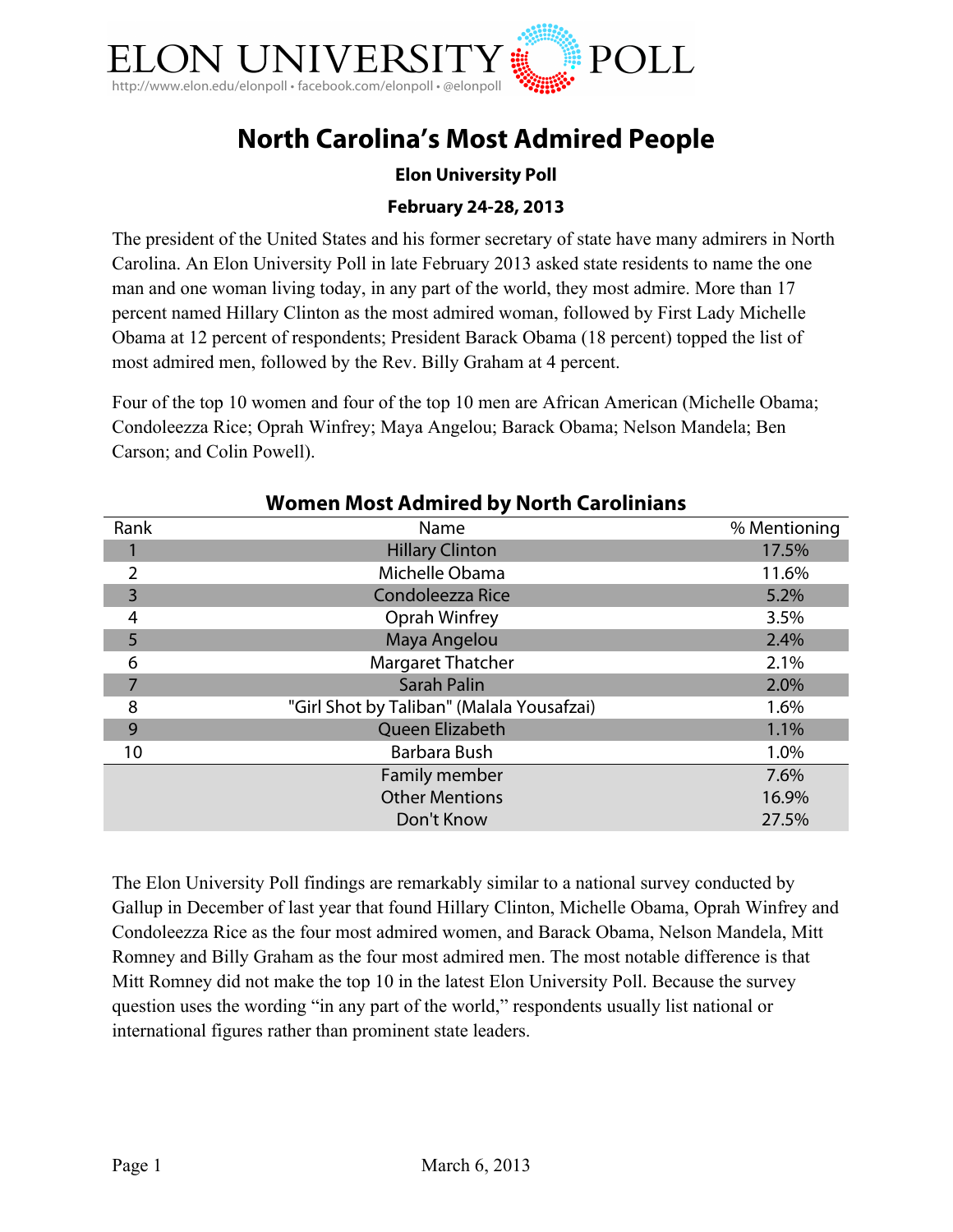

| Men Most Admired by North Carolinians |                       |              |
|---------------------------------------|-----------------------|--------------|
| Rank                                  | <b>Name</b>           | % Mentioning |
|                                       | <b>Barack Obama</b>   | 18.0%        |
| 2                                     | <b>Billy Graham</b>   | 3.9%         |
| $\overline{3}$                        | Nelson Mandela        | 2.1%         |
| 4                                     | <b>Bill Clinton</b>   | 1.9%         |
| 5                                     | George W. Bush        | 1.6%         |
| 6                                     | <b>Bill Gates</b>     | 1.2%         |
| 7                                     | Pope Benedict XVI     | 1.2%         |
| 8                                     | John McCain           | 1.0%         |
| 9                                     | <b>Ben Carson</b>     | 0.9%         |
| 10                                    | <b>Colin Powell</b>   | 0.9%         |
| 11                                    | <b>Marco Rubio</b>    | 0.9%         |
| 12                                    | <b>Warren Buffett</b> | 0.9%         |
|                                       | Family member         | 4.7%         |
|                                       | God or Jesus          | 1.3%         |
|                                       | <b>Other Mentions</b> | 26.6%        |
|                                       | Don't Know            | 32.8%        |

## **Men Most Admired by North Carolinians**

## **Question Wording**

#### *Most Admired Man*

What man that you have heard or read about, living today in any part of the world, do you admire most?

#### *Most Admired Woman*

What woman that you have heard or read about, living today in any part of the world, do you admire most?